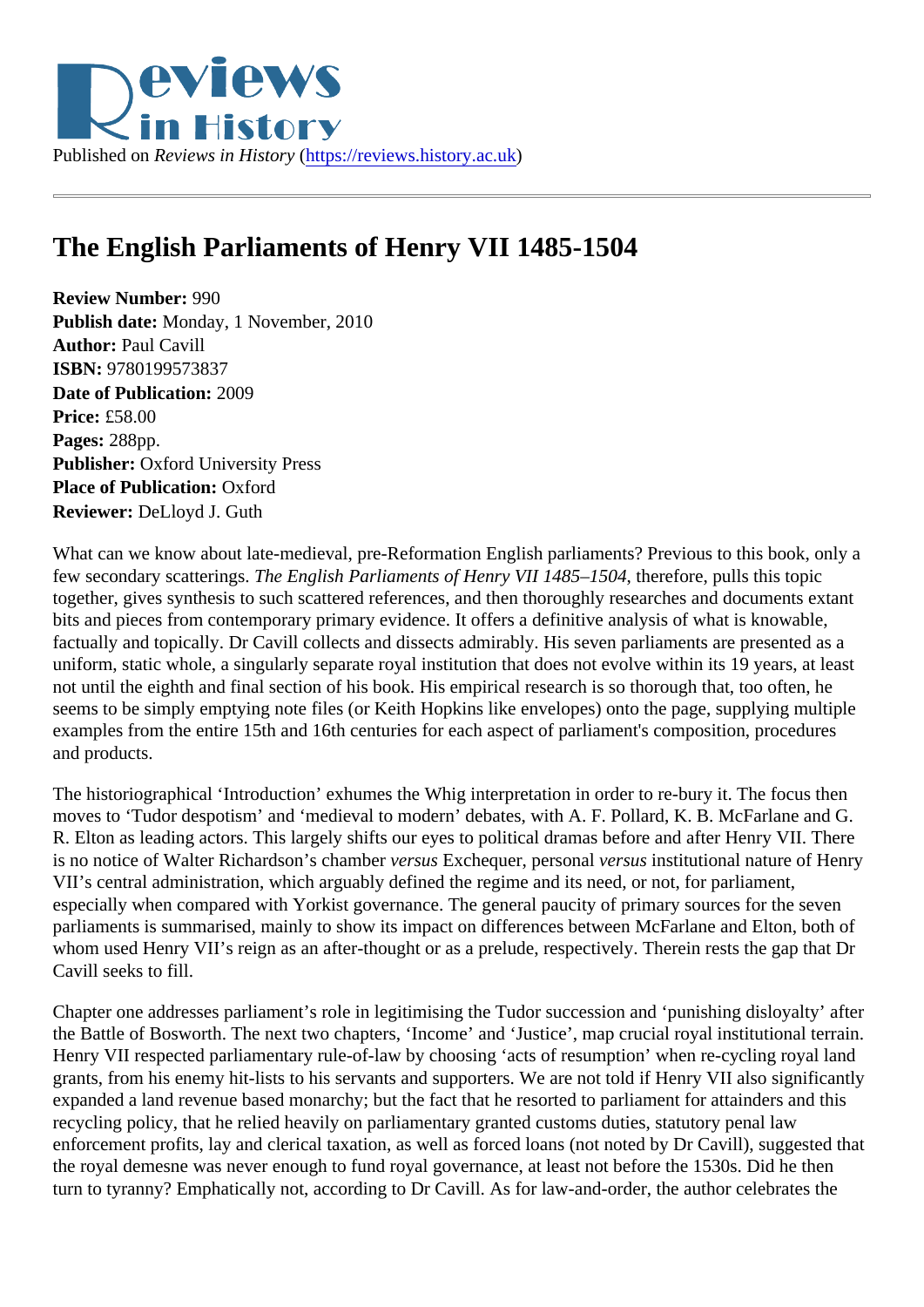new dynamics between conciliar, equity jurisdictions and the common law courts, but adds no new research and relies heavily on previous scholarship, including this reviewer's. The author curiously omits consideration of crime and the criminal justice system, which one might expect these parliaments to be concerned with, as Professors J. H. Baker, J. G. Bellamy and others have noted.

The remaining five chapters are the better half of the book. Chapter four succinctly synthesizes structure, for the Houses of Lords and Commons, with a dazzling empirical listing of nobles personally called and not called, of elections and of constituencies. Most boroughs were crown controlled, most shires sent 'knights' nominated by local magnate families, and at least one-quarter of the Commons were lawyers. The next two chapters get down to parliament's purposes and products: law-making, its procedural shaping and lobbying of bills, as well as the reporting and receptions of its final statutory laws.

The author abundantly documents how entrenched and mature, by 1485, parliament had become and how common for the whole realm its legislation was. Shire elections were elaborately regulated by its own statutes. Voters had to be 40s. male freeholders, candidates must reside in the shire, and sheriffs were prosecuted for falsified returns. The secretariat side of Chancery at Westminster issued all writs of summons and processed all returns, by way of an indenture with each sheriff, making him liable for lawsuit and penalty. The same central bureaucracy administered borough elections, which were usually limited to voting by burgesses or a town's assemblymen, rarely by canvassing all local property owners. Dr Cavill found few contested elections but that non-residency, especially for candidates, was a regular problem. The local elite wanted to speak with one voice, particularly where the crown parachuted its candidate into a borough; and the worry was that rallies for competing candidates too easily became riots. Still, we get a stable institutional landscape, perhaps too stable a picture when one recalls that these are two closing decades for the Wars of the Roses. We either must believe that parliament at crown-centre was untouched by periodic resorts to dynastic violence or that any 'wars' after 1485 were merely localised family feuds, including 1497.

As for inner-workings of parliament, we are shown a stunning array of how local initiatives, private petitions and royal bills did or did not become law. Dr Cavill is at his best unmasking public rhetoric and arguing for how logic and necessity grounded parliamentary debates and final texts. If you doubt democracy's vitality in Henry VII's England, then try to explain away this barrage of carefully analysed evidence for power-sharing legislative realities. And consider the countless examples of cross-fertilising central statutes and local bylaws. In the reverse, this confirms Elton's emphasis on royal conciliar management as the measure for any successful parliament, albeit from the 1530s' perspective of Thomas Cromwell. Henry VII's parliaments admirably failed, by that measure, and Dr Cavill finds few signs of royal managerial control. By 1497 six of the seven parliaments had been called because continued rebellions had created no-choice needs for extraordinary revenues and for remedies for numerous pent-up grievances from the Yorkist era. To his credit, Henry VII channeled all of this through his parliaments; and the author persuasively rejects 'the illusion of decline' into money-grubbing tyranny, into Elton's 'rapacity and remorse', for the first decade of the 16th century. If blame was needed, then Empson and Dudley rightfully got it, for extra-parliamentary, extra-legal, indeed extra-regal, practices.

Throughout this book Dr Cavill evaluates evidence wisely, notably for the law regarding 'Fiscal feudalism'. His final chapter eight, 'The evolution of Parliament', locates the aggregate of Henry VII's seven parliaments in contexts between 'Lancastrian forbears and … Reformation descendants'. This might have been better tailored as an introductory chapter, in light of the author's ambiguous use of the old 'New Monarchy' thesis. His Henry Tudor remains dynamic but not heroic, as much a victim as a maker of events, debatably without a mission in parliament beyond his tax bills. He depends on numerous civil servants, all named in passing but without any individuating background information; their offices are not defined and none are discernible policy-makers or parliamentary managers.

What does all of this add up to, in terms of our understanding 'King-in-Parliament' sovereignty, perhaps as S. B. Chrimes tried to explain in 1936? Dr Cavill does not step back far enough from his mass of data to tell us. We still need to know what difference constitutionally Henry VII's reign, parliaments and law courts did